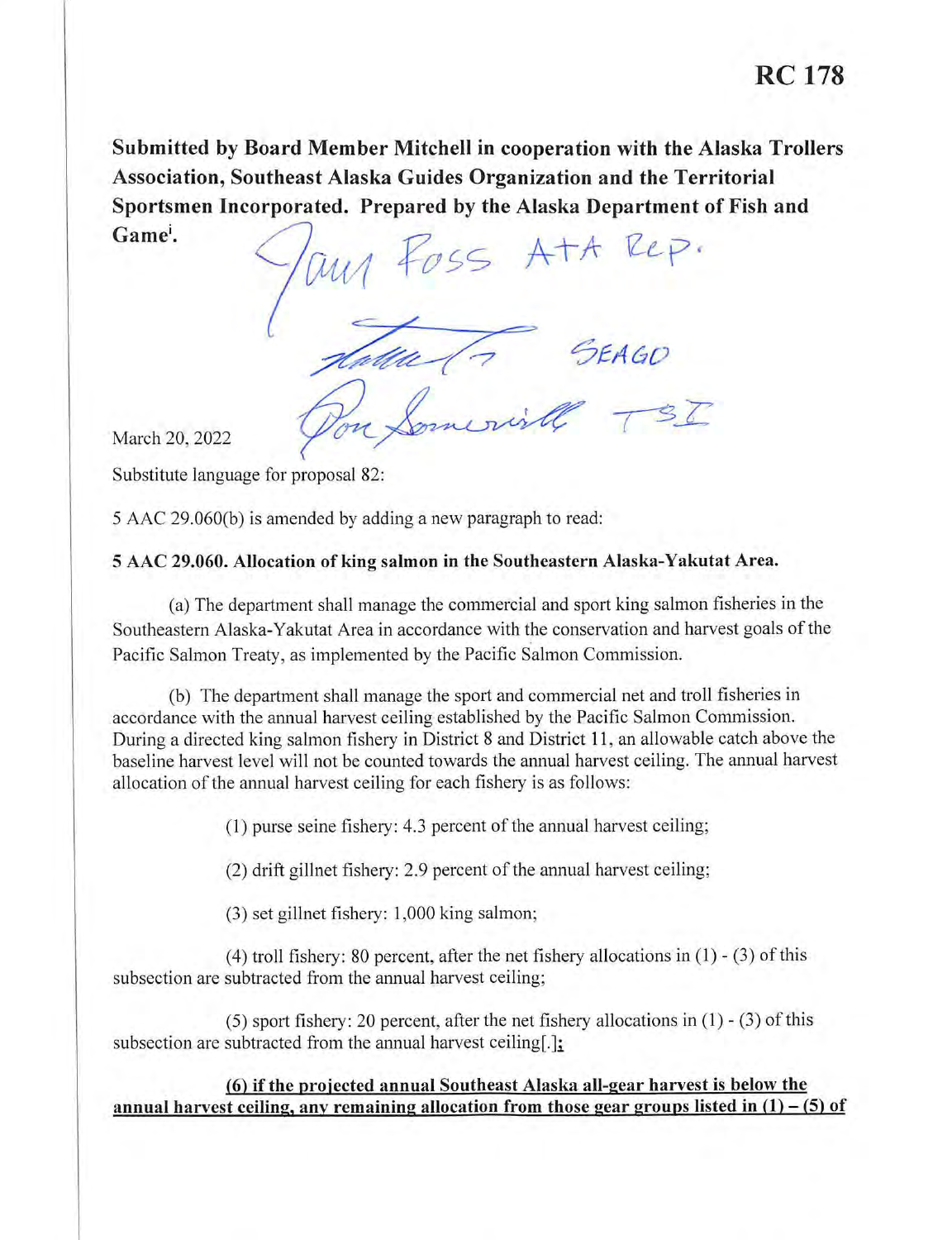# **this subsection may be allocated to the troll fishery beginning at a season date determined by the department and established by emergency order.**

(c) When computing the harvest allocations under this section, the department shall take into consideration that the Pacific Salmon Commission's annual harvest ceiling includes a pretreaty base level of 5,000 Alaska hatchery-produced king salmon and the risk factor for computing the Alaska hatchery contribution. Alaska hatchery-produced king salmon above the 5,000 fish base and the risk factor are excluded from the annual harvest ceiling. In determining each fisheries' allocation of the Pacific Salmon Commission's harvest ceiling, the department shall apportion the risk factor for computing the Alaska hatchery contribution and the 5,000 fish base into components for each fishery.

(d) For the purpose of calculating the king salmon harvest, the annual harvest period shall begin with the opening of the winter salmon troll season. For the purpose of calculating harvest performance for the king salmon fisheries under this section, the harvest in the sport and commercial net and troll fisheries will be applied to the cumulative harvest on an annual basis, as opposed to the harvest ceiling.

5 AAC 47.055 is amended to read:

#### **5 AAC 47.055. Southeast Alaska King Salmon Management Plan.**

(a) The commissioner shall establish, by emergency order, the king salmon sport fish bag and possession limits and all other necessary management measures based on the Southeast Alaska winter troll fishery catch per unit effort (CPUE). The bag and possession limits and other management measures established by the commissioner will remain in effect until January 31 of the following year. If the new Southeast Alaska winter troll fishery CPUE is not available by February 1, the bag and possession limits and other management measures for the remainder of the year will be based on the prior year's Southeast Alaska winter troll fishery CPUE, unless superseded by emergency order.

(b) The objectives of the management plan under this section are to

 $(1)$  manage the sport fishery to attain an average harvest of 20 percent of the annual harvest ceiling specified by the Pacific Salmon Commission, after the subtraction of the commercial net allocation specified in 5 AAC 29.060 from the harvest ceiling;

(2) allow uninterrupted sport fishing in salt waters for king salmon, while not exceeding the sport fishery harvest ceiling;

(3) minimize regulatory restrictions on resident anglers; and

## (4) **if the Southeast Alaska winter troll fishery CPUE is less than 3.8 and equal to or greater than 2.0; a resident bag limit of two king salmon 28 inches or greater in**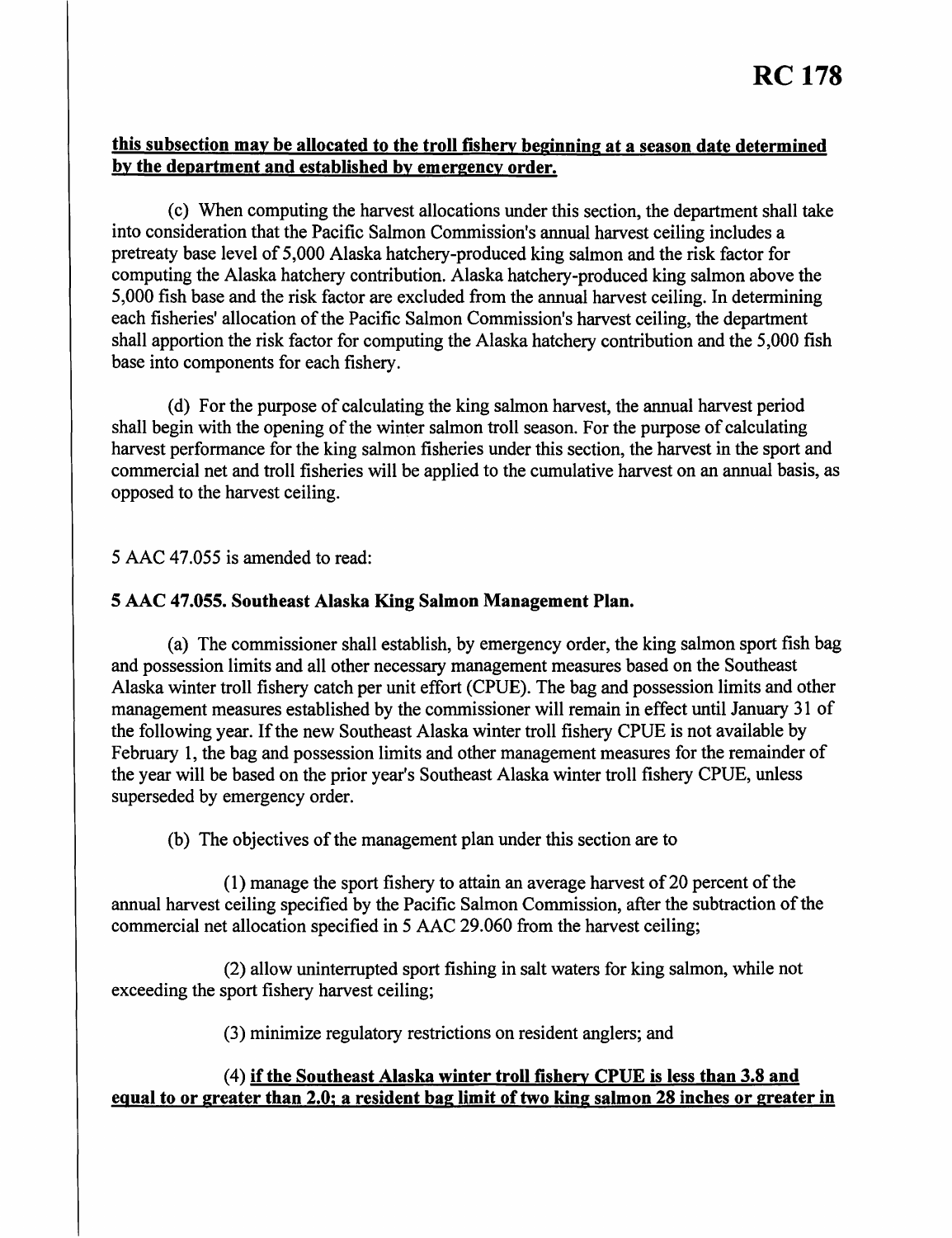**length will be established in areas where conservation management measures for all anglers have prohibited king salmon retention, or closed to fishing for king salmon once they reopen;** 

**(5) any proiected unused balance in sport allocation may transfer to the troll fishery at a date determined by the department** [PROVIDE STABILITY TO THE SPORT FISHERY BY ELIMINATING INSEASON REGULATORY CHANGES, EXCEPT THOSE NECESSARY FOR CONSERVATION PURPOSES].

(c) When the Southeast Alaska winter troll fishery CPUE is equal to or greater than 20.5, which is equivalent to a king salmon abundance index greater than 2.2, the sport fishery harvest limit will be 69,000 treaty king salmon, and the commissioner may, by emergency order, implement the following management measures:

 $(1)$  a resident bag limit of three king salmon, 28 inches or greater in length;

(2) a nonresident bag limit of [TWO KING SALMON IN MAY AND] one king salmon [IN OTHER MONTHS];

(3) **from January 1 through June 30, a nonresident annual limit of three king salmon, 28 inches or greater in length; a harvest record under 5 AAC 75.006 is required;** 

*(***4) from July 1 through July 15 a nonresident annual limit of two king salmon, 28 inches or greater in length; any king salmon harvested by a nonresident from January 1 through June 30 will apply towards the two fish annual harvest limit; a harvest record under 5 AAC 75.006 is required;** 

**(5) from July 16 through December 31 a nonresident annual limit of one king salmon, 28 inches or greater in length; any king salmon harvested by a nonresident from January 1 through July 15 will apply towards the one fish annual harvest limit; a harvest record under 5 AAC 75.006 is required;** 

.{fil from October 1 through March 31, a sport fish angler may use two rods when fishing for king salmon; a person using two rods under this paragraph may only retain salmon.

(d) When the Southeast Alaska winter troll fishery CPUE is less than 20.5 and equal to or greater than 8.7, which is equivalent to a king salmon abundance index of less than or equal to 2.2 and greater than 1.8, the sport fishery harvest limit will be 61,900 treaty king salmon, and the commissioner may, by emergency order, implement the following management measures:

 $(1)$  a resident bag limit of three king salmon, 28 inches or greater in length;

(2) a nonresident bag limit ofone king salmon; [A NONRESIDENT ANNUAL LIMIT OF FOUR KING SALMON,] 28 inches or greater in length;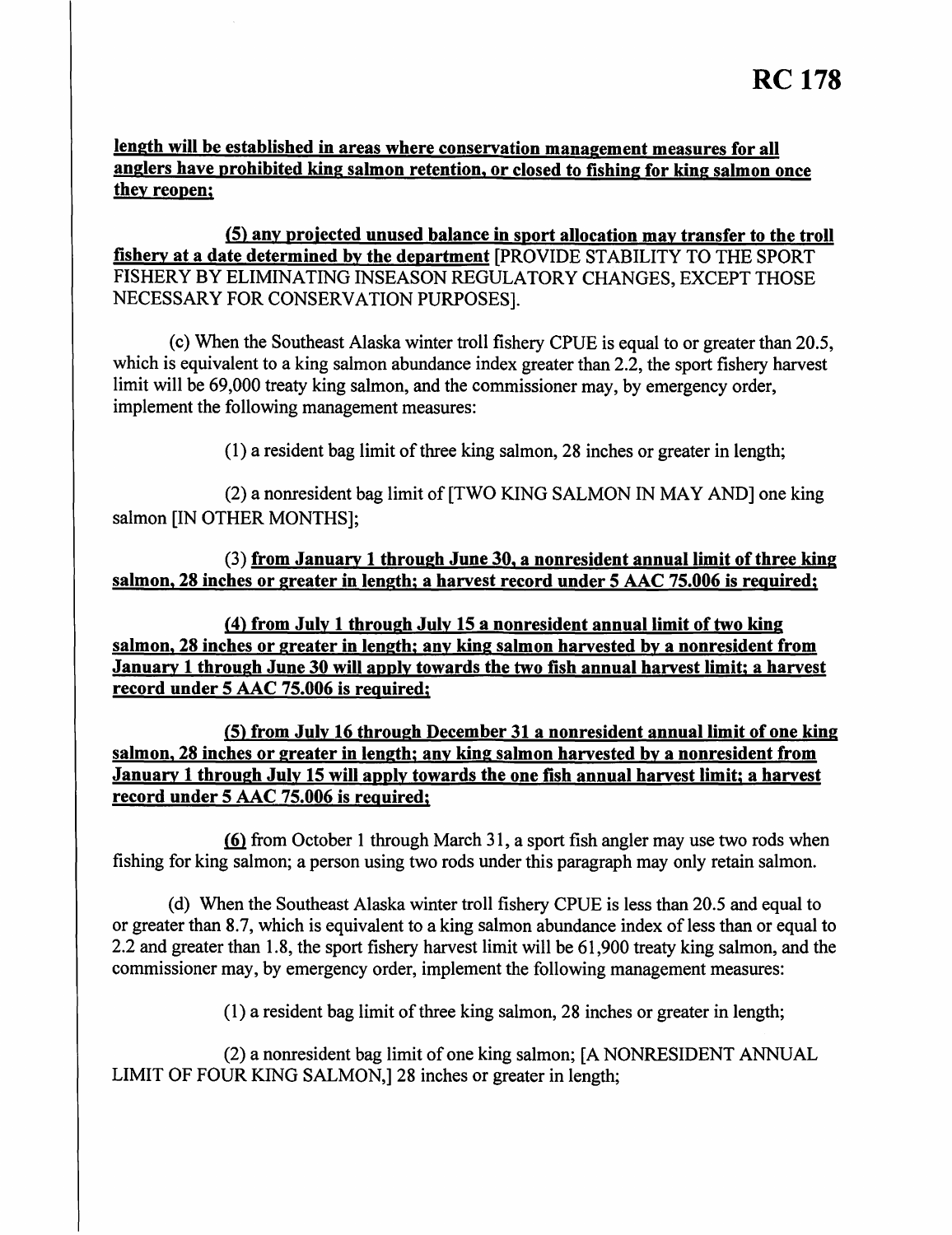(3) from January 1 through June 30, a nonresident annual limit of three king **salmon, 28 inches or greater in length; a harvest record under 5 AAC 75.006 is required;** 

*(***4) from July 1 through July 15 a nonresident annual limit of two king salmon, 28 inches or greater in length; any king salmon harvested by a nonresident from January 1 through June 30 will apply towards the two fish annual harvest limit; a harvest record under 5 AAC 75.006 is required;** 

**(5) from July 16 through December 31 a nonresident annual limit of one king salmon, 28 inches or greater in length; any king salmon harvested by a nonresident from January 1 through July 15 will apply to the one fish annual harvest limit; a harvest record under 5 AAC 75.006 is required;** 

**(6)** from October 1 through March 31, a sport fish angler may use two rods when fishing for king salmon; a person using two rods under this paragraph may only retain salmon.

(e) When the Southeast Alaska winter troll fishery CPUE is less than 8.7 and equal to or greater than 6.0, which is equivalent to a king salmon abundance index less than or equal to 1.8 and greater than 1.5, the sport fishery harvest limit will be 49,300 treaty king salmon, and the commissioner may, by emergency order, implement the following management measures:

 $(1)$  a resident bag limit of two king salmon, 28 inches or greater in length;

(2) a nonresident bag limit of one king salmon; [A NONRESIDENT ANNUAL LIMIT OF THREE KING SALMON,] 28 inches or greater in length;

(3) **from January 1 through June 30, a nonresident annual limit of three king salmon, 28 inches or greater in length; a harvest record under 5 AAC 75.006 is required;** 

*(***4) from July 1 through July 15 a nonresident annual limit of two king salmon, 28 inches or greater in length; any king salmon harvested by a nonresident from January 1 through June 30 will apply to the two fish annual harvest limit; a harvest record under 5 AAC 75.006 is required;** 

**(5) from July 16 through December 31 a nonresident annual limit of one king salmon, 28 inches or greater in length; any king salmon harvested by a nonresident from January 1 through July 15 will apply to the one fish annual harvest limit; a harvest record under 5 AAC 75.006 is required;** 

{fil from October 1 through March 31, a resident sport fish angler may use two rods when fishing for king salmon; a person using two rods under this paragraph may only retain salmon.

(f) When the Southeast Alaska winter troll fishery CPUE is less than 6.0 and equal to or greater than 3.8, which is equivalent to a king salmon abundance index of less than or equal to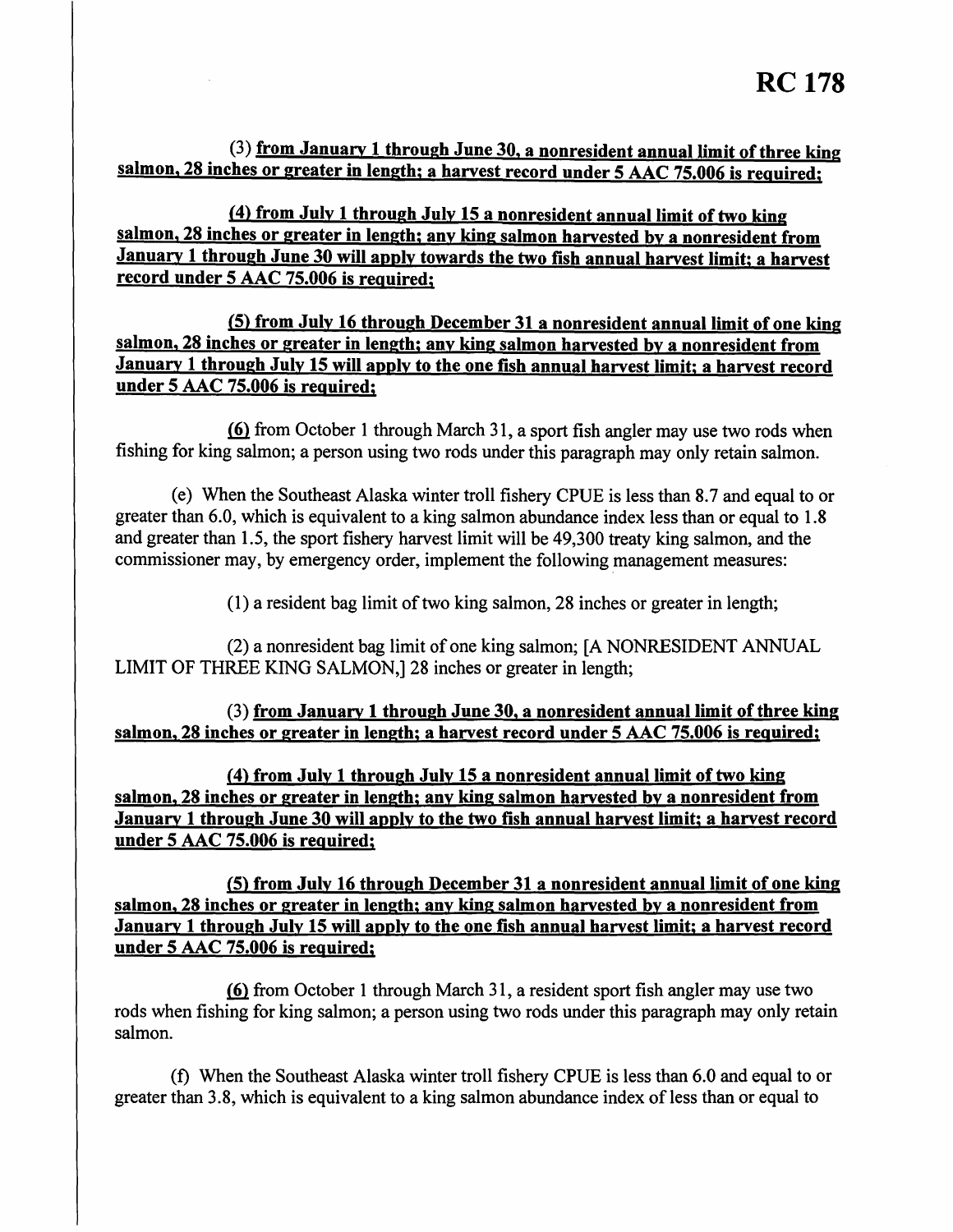1.5 and greater than 1.2, the sport fishery harvest limit will be 37,900 treaty king salmon, and the commissioner may, by emergency order, implement the following management measures [IN CONJUNCTION WITH WILD STOCK MANAGEMENT MEASURES]:

(1) a **resident** bag limit of two [ONE] king salmon, 28 inches or greater in length;

# (2) **a nonresident bag limit of one king salmon; 28 inches or greater in length;**

Q} from January 1 through June 30, a nonresident **annual** [TOTAL] harvest limit of three king salmon, 28 inches or greater in length; a harvest record under 5 AAC 75.006 is required;

ffi [(3)] from July 1 through July 15 [7], a nonresident **annual** [TOTAL] harvest limit of two king salmon, 28 inches or greater in length; any king salmon harvested by a nonresident from January 1 through **June 30** [July 7] will apply towards the two fish **annual**  [TOTAL] harvest limit; a harvest record under 5 AAC 75.006 is required;

**(5) from July 16 through December 31, a nonresident annual harvest limit of one king salmon; 28 inches or greater in length any king salmon harvested by a nonresident from January 1 through July 15 will apply towards the one fish annual harvest limit; a harvest record under 5 AAC 75.006 is required;** 

 $(6)$   $[(4)]$  from October 1 through March 31, a resident sport fish angler may use two rods when fishing for king salmon; a person using two rods under this paragraph may only retain salmon;

[(5) FROM JULY 8 THROUGH DECEMBER 31, A NONRESIDENT TOTAL HARVEST LIMIT OF ONE KING SALMON; 28 INCHES OR GREATER IN LENGTH; ANY KING SALMON HARVESTED BY A NONRESIDENT FROM JANUARY 1 THROUGH DECEMBER 31 WILL APPLY TOWARDS THE ONE FISH TOTAL HARVEST LIMIT; A HARVEST RECORD UNDER 5 AAC 75.006 IS REQUIRED;

(6) IF THE DEPARTMENT PROJECTS THAT THE SPORT HARVEST ALLOCATION IS GOING TO BE EXCEEDED, THE DEPARTMENT SHALL, BY EMERGENCY ORDER, CLOSE SPORT FISHING BY NONRESIDENTS TO STAY WITHIN THE SPORT HARVEST ALLOCATION; THE DEPARTMENT SHALL CLOSE SPORT FISHING BY RESIDENTS ONLY IF NONRESIDENT ANGLER CLOSURES ARE INSUFFICIENT TO REMAIN WITHIN THE SPORT HARVEST ALLOCATION;

(7) IN THE HAINES AND SKAGWAY VICINITY:

(A) IN THE WATERS OF CHILKAT INLET NORTH OF THE ADF&G REGULATORY MARKER IMMEDIATELY NORTH OF SEDUCTION POINT, A RESIDENT KING SALMON BAG LIMIT OF TWO FISH FROM JULY 1 THROUGH DECEMBER 31, 28 INCHES OR GREATER IN LENGTH;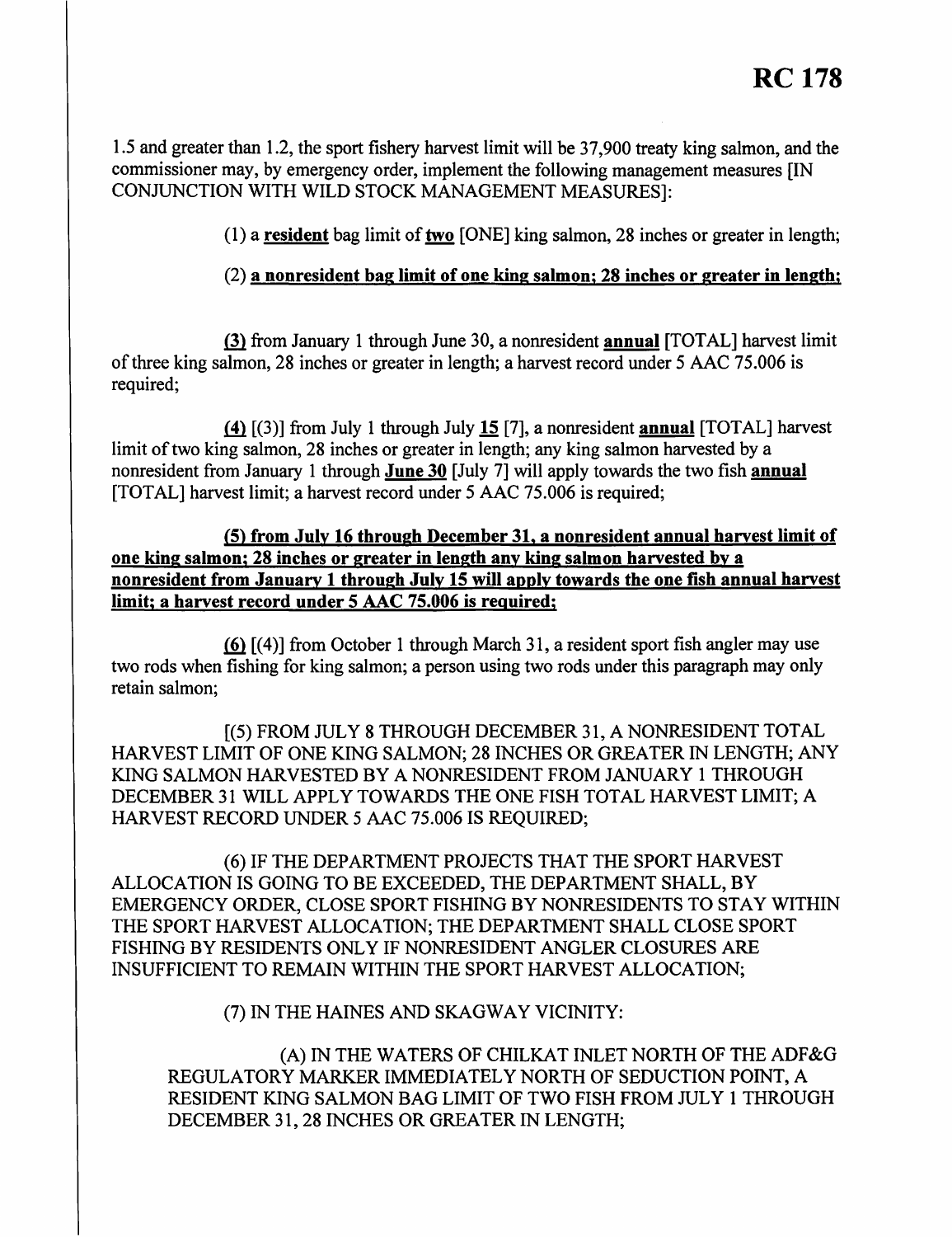(B) IN THE WATERS OF SECTION 13-C, AS DESCRIBED IN 5 AAC 33.200, SOUTHEAST OF A LINE FROM NISMENI POINT TO A POINT ON THE CHICHAGOF ISLAND SHORELINE AT 57° 35.59' N. LAT., 135° 22.33' W. LONG., A RESIDENT KING SALMON BAG LIMIT OF TWO FISH FROM JUNE 15 THROUGH DECEMBER 31, 28 INCHES OR GREATER IN LENGTH;

(8) IN THE JUNEAU VICINITY:

(A) IN THE WATERS OF SECTIONS 11-A, 11-B AND 11-C, DISTRICT 12. SECTIONS 14-B, 14-C, 15-B, AND 15-C, AS DESCRIBED IN 5 AAC 33.200, A RESIDENT KING SALMON BAG LIMIT OF TWO FISH FROM JUNE 15 THROUGH DECEMBER 31, 28 INCHES OR GREATER IN LENGTH;

(B) IN THE WATERS OF SECTION 11-D, AS DESCRIBED IN 5 AAC 33.200, A RESIDENT KING SALMON BAG LIMIT OF TWO FISH FROM JULY 1 THROUGH DECEMBER 31, 28 INCHES OR GREATER IN LENGTH;

(9) IN THE PETERSBURG WRANGELL VICINITY:

(A) IN THE WATERS OF DISTRICT 8, AS DESCRIBED IN *5* AAC 47.057(D), AND IN A PORTION OF DISTRICT 7, AS DESCRIBED IN 5 AAC 33.200, IN THE WATERS OF EASTERN PASSAGE WEST OF A LINE FROM A POINT ON WRANGELL ISLAND AT 56° 22.19' N. LAT., 132° 11. 75' W. LONG., TO A POINT ON THE MAINLAND SHORE AT 56° 22.76' N. LAT., 132° 10.62' W. LONG., A RESIDENT KING SALMON BAG LIMIT OF TWO FISH FROM JULY 15 THROUGH DECEMBER 31, 28 INCHES OR GREATER IN LENGTH;

(B) IN THE WATERS OF DISTRICT 5 NORTH OF A LINE FROM POINT BAKER TO A POINT ON THE SHORE OF KUIU ISLAND AT 56° 20.80' N. LAT., 133° 50.87' W. LONG., DISTRICT 6, DISTRICT 7 EXCLUDING THE WATERS OF EASTERN PASSAGE WEST OF A LINE FROM A POINT ON WRANGELL ISLAND AT 56° 22.19' N. LAT., 132° 11.75' W. LONG., TO A POINT ON THE MAINLAND SHORE AT 56° 22.76' N. LAT., 132° 10.62' W. LONG., DISTRICT 9 NORTH OF LINE FROM POINT ELLIS TO PATTERSON POINT, AND DISTRICT 10, AS DESCRIBED IN 5 AAC 33.200, A RESIDENT KING SALMON BAG LIMIT OF TWO FISH FROM JUNE 15 THROUGH DECEMBER 31, 28 INCHES OR GREATER IN LENGTH;

(10) IN THE KETCHIKAN VICINITY:

(A) IN THE WATERS OF BEHM CANAL AND REVILLAGIGEDO CHANNEL AND THE CONTIGUOUS BAYS, BETWEEN A LINE FROM POINT EVA TO CACTUS POINT, AND A LINE FROM LUCKY POINT AT 55° 12.62' N. LAT., 131° 16.18' W. LONG., TO MIDDY POINT AT 55° 10.19'N., 131° 19.60' W.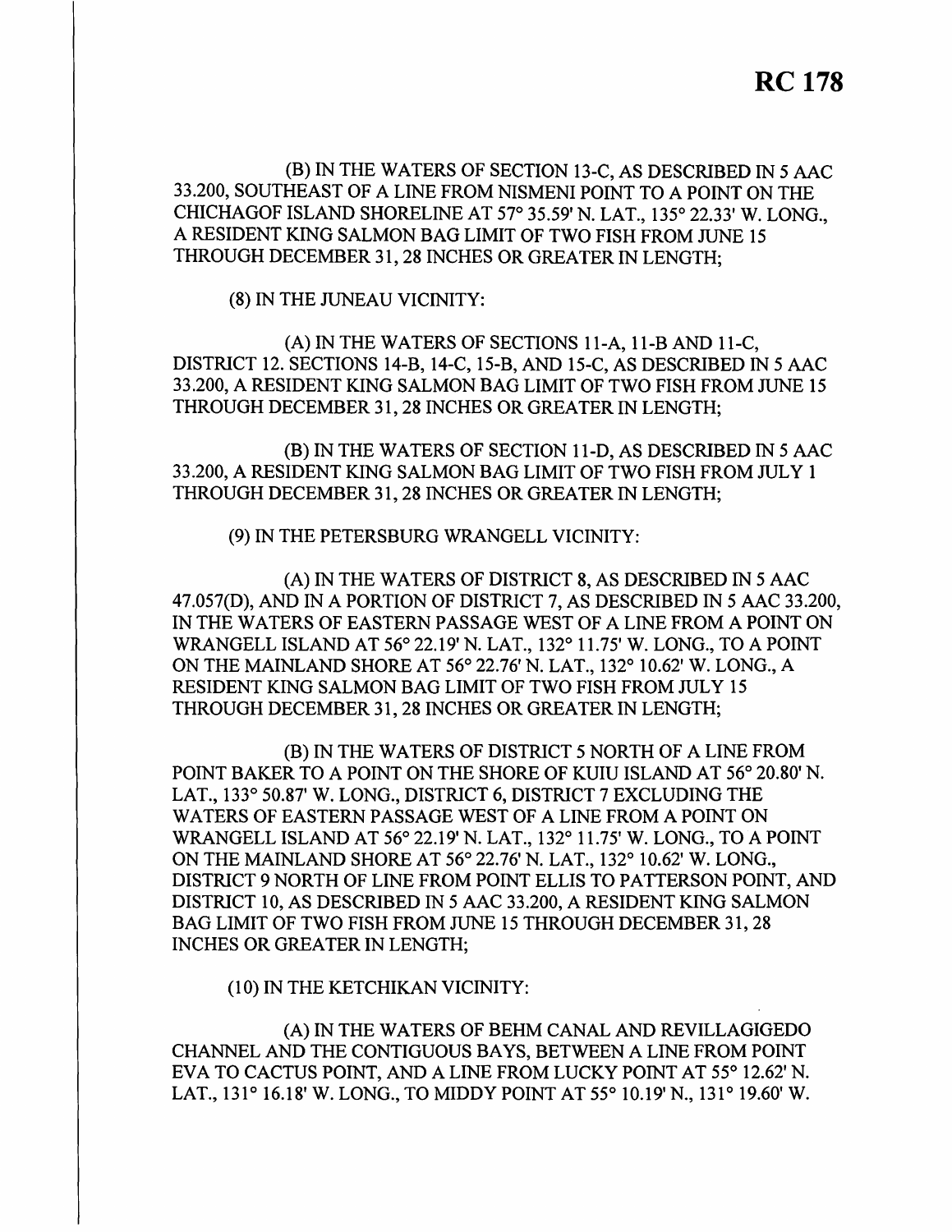LONG., TO BEAVER POINT AT 55° 05.25' N. LAT., 131° 14.57' W. LONG., AND FROM POINT ROSEN AT 55° 04.74' NLAT., 131° 10.87' W. LONG., TO QUADRA POINT AT 55° 05.14' N. LAT., 130° 59.07' W. LONG., A RESIDENT KING SALMON BAG LIMIT OF TWO FISH FROM AUGUST 15 THROUGH DECEMBER 31, 28 INCHES OR GREATER IN LENGTH;

(B) IN THE WATERS OF WEST BEHM CANAL AND THE CONTIGUOUS BAYS ENCLOSED TO THE NORTH BY A LINE FROM THE WESTERN ENTRANCE OF BAILEY BAY AT 55° 56.04' N. LAT., 131° 37.94' W. LONG., TO THE NORTHERN TIP OF HASSLER ISLAND AT 55° 54.28' N. LAT., 131° 37.80' W. LONG., AND A LINE FROM FIN POINT AT 55° 51.26' N. LAT., 131° 35.42' W. LONG., TO DRESS POINT AT 55° 51.15' N. LAT., 131° 33.75' W. LONG., AND TO THE SOUTH BY A LINE FROM INDIAN POINT AT 55° 36.87' N. LAT., 131° 42.07' W. LONG., TO MIKE POINT AT 55° 37.25' N. LAT., 131° 52.74' W. LONG.; A RESIDENT KING SALMON BAG LIMIT OF TWO FISH FROM AUGUST 15 THROUGH DECEMBER 31, 28 INCHES OR GREATER IN LENGTH;

(C) IN THE WATERS OF THE HERRING BAY SPORTFISH TERMINAL HARVEST AREA, WHICH INCLUDES THE WATERS OF NICHOLS PASS NORTH OF THE LATITUDE OF DRIEST POINT, REVILLAGIGEDO CHANNEL NORTH OF THE LATITUDE OF HARBOR POINT, AND TONGASS NARROWS SOUTH OF THE LATITUDE OF THE LEWIS REEF LIGHT, A RESIDENT KING SALMON BAG LIMIT OF TWO FISH FROM JUNE 15 THROUGH DECEMBER 31, 28 INCHES OR GREATER IN LENGTH;

(D) IN ALL REMAINING WATERS OF DISTRICTS 1 AND 2, AS DESCRIBED IN 5 AAC 33.200, A RESIDENT KING SALMON BAG LIMIT OF TWO FISH 28 INCHES OR GREATER IN LENGTH FROM AUGUST 15 THROUGH DECEMBER 31].

(g) When the Southeast Alaska winter troll fishery CPUE is less than 3.8 and equal to or greater than 2.6, which is equivalent to a king salmon abundance index of less than or equal to 1.2 and greater than 1.0, the sport fishery harvest limit will be 25,800 treaty king salmon and the commissioner may, by emergency order, implement the following management measures [IN CONJUNCTION WITH WILD STOCK MANAGEMENT MEASURES]:

(1) a bag limit of one king salmon, 28 inches or greater in length;

(2) from January 1 through June 30, a nonresident **annual** [TOT AL] harvest limit of three king salmon, 28 inches or greater in length; a harvest record under 5 AAC 75.006 is required;

(3) from July 1 through **July 7** [DECEMBER 31], a nonresident **annual**  [TOTAL] harvest limit of**two** [ONE] king salmon, 28 inches or greater in length; any king salmon harvested by the nonresident from January 1 through **June 30** [DECEMBER 31] will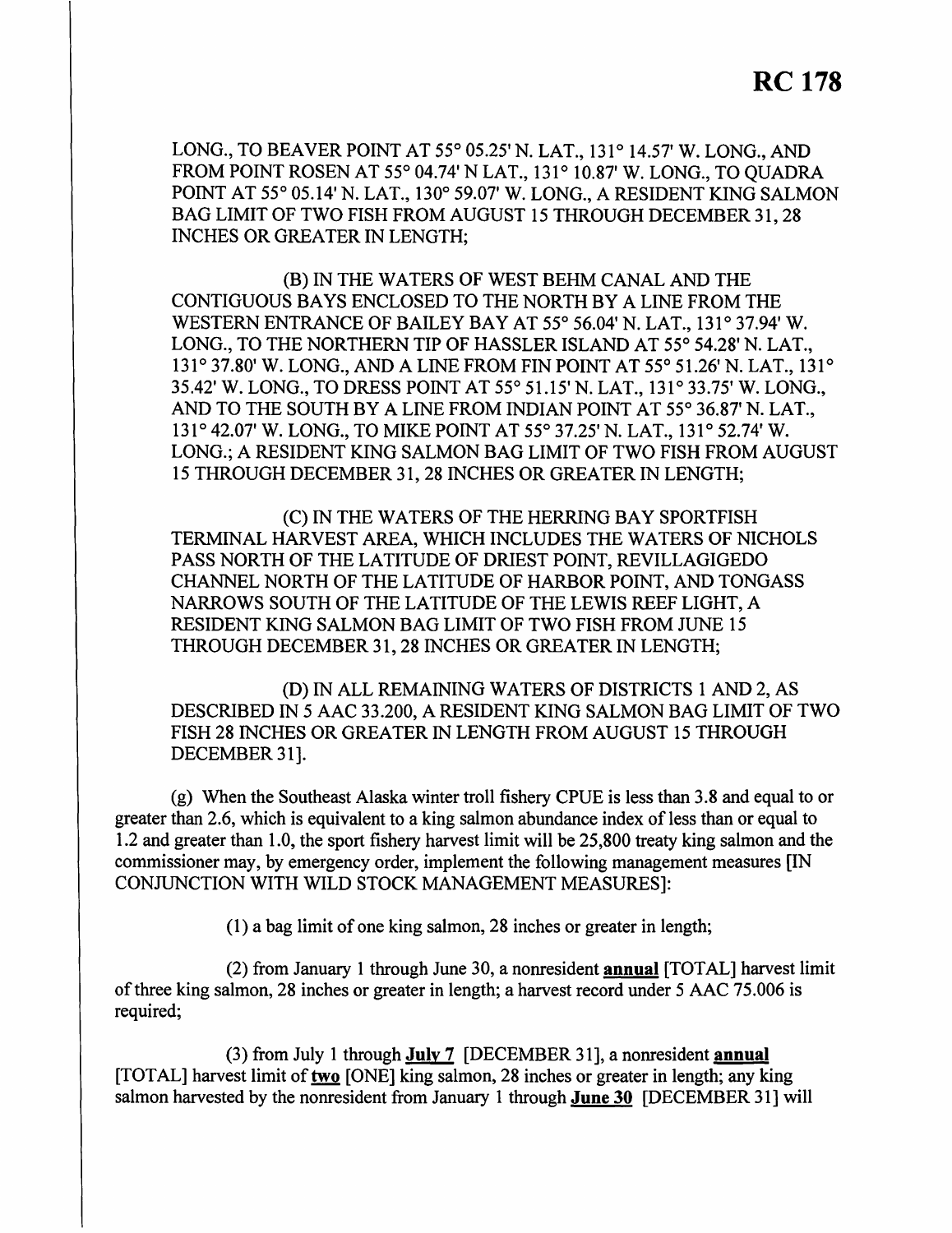apply toward the two fish **annual** [TOTAL] harvest limit; a harvest record under 5 AAC 75.006 is required;

(4) **from July 8 through December 31, a nonresident annual harvest limit of one king salmon, 28 inches or greater in length; any king salmon harvested by a nonresident from January 1 through December 31 will apply towards the one fish annual harvest limit; a harvest record under 5 AAC 75.006 is required** [IF THE DEPARTMENT PROJECTS THAT THE SPORT HARVEST ALLOCATION IS GOING TO BE EXCEEDED, THE DEPARTMENT SHALL, BY EMERGENCY ORDER, CLOSE SPORT FISHING BY NONRESIDENTS TO STAY WITHIN THE SPORT HARVEST ALLOCATION; THE DEPARTMENT SHALL CLOSE SPORT FISHING BY RESIDENTS ONLY IF NONRESIDENT ANGLER CLOSURES ARE INSUFFICIENT TO REMAIN WITHIN THE SPORT HARVEST ALLOCATION;

(5) IN THE HAINES AND SKAGWAY VICINITY:

(A) IN THE WATERS OF CHILKAT INLET NORTH OF THE ADF&G REGULATORY MARKER IMMEDIATELY NORTH OF SEDUCTION POINT, A RESIDENT KING SALMON BAG LIMIT OF TWO FISH FROM JULY 1 THROUGH DECEMBER 31, 28 INCHES OR GREATER IN LENGTH;

(B) IN THE WATERS OF SECTION 13-C, AS DESCRIBED IN 5 AAC 33.200, SOUTHEAST OF A LINE FROM NISMENI POINT TO A POINT ON THE CHICHAGOF ISLAND SHORELINE AT 57° 35.59' N. LAT., 135° 22.33' W. LONG., A RESIDENT KING SALMON BAG LIMIT OF TWO FISH FROM JUNE 15 THROUGH DECEMBER 31, 28 INCHES OR GREATER IN LENGTH;

(6) IN THE JUNEAU VICINITY:

(A) IN THE WATERS OF SECTIONS 11-A, 11-B, AND 11-C, DISTRICT 12, SECTIONS 14-B, 14-C, 15-B, AND 15-C, AS DESCRIBED IN 5 AAC 33.200, A RESIDENT KING SALMON BAG LIMIT OF TWO FISH FROM JUNE 15 THROUGH DECEMBER 31, 28 INCHES OR GREATER IN LENGTH;

(B) IN THE WATERS OF SECTION 11-D, AS DESCRIBED IN 5 AAC 33.200, A RESIDENT KING SALMON BAG LIMIT OF TWO FISH FROM JULY 1 THROUGH DECEMBER 31, 28 INCHES OR GREATER IN LENGTH;

(7) IN THE PETERSBURG WRANGELL VICINITY:

(A) IN THE WATERS OF DISTRICT 8, AS DESCRIBED IN 5 AAC 47.057(D), AND IN A PORTION OF DISTRICT 7, AS DESCRIBED IN 5 AAC 33.200, IN THE WATERS OF EASTERN PASSAGE WEST OF A LINE FROM A POINT ON WRANGELL ISLAND AT 56° 22.19' N. LAT., 132° 11.75' W. LONG., TO A POINT ON THE MAINLAND SHORE AT 56° 22.76' N. LAT., 132° 10.62' W. IONG., A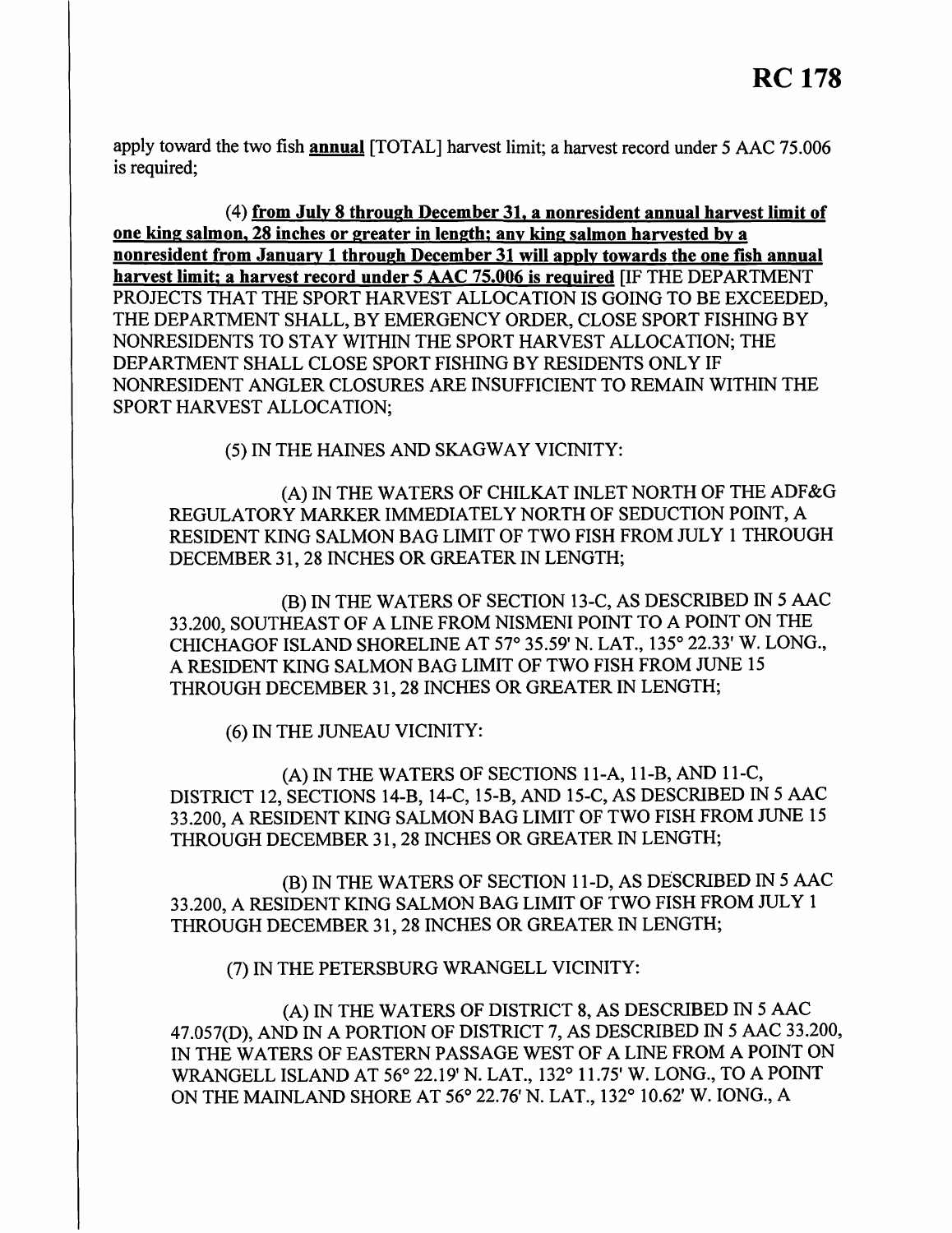RESIDENT KING SALMON BAG LIMIT OF TWO FISH FROM JULY 15 THROUGH DECEMBER 31, 28 INCHES OR GREATER IN LENGTH;

(B) IN THE WATERS OF DISTRICT 5 NORTH OF LINE FROM POINT BAKER TO A POINT ON THE SHORE OF KUIU ISLAND AT 56° 20.80' N. LAT., 133° 50.87' W. LONG., DISTRICT 6, DISTRICT 7 EXCLUDING THE WATERS OF EASTERN PASSAGE WEST OF A LINE FROM A POINT ON WRANGELL ISLAND AT 56° 22.19' N. LAT., 132° 11.75' W. LONG., TO A POINT ON THE MAINLAND SHORE AT 56° 22.76' N. LAT., 132° 10.62' W. LONG., DISTRICT 9 NORTH OF A LINE FROM POINT ELLIS TO PATTERSON POINT, AND DISTRICT 10, AS DESCRIBED IN 5 AAC 33.200, A RESIDENT KING SALMON BAG LIMIT OF TWO FISH FROM JUNE 15 THROUGH DECEMBER 31, 28 INCHES OR GREATER IN LENGTH;

(8) IN THE KETCHIKAN VICINITY:

(A) IN THE WATERS OF BEHM CANAL AND REVILLAGIGEDO CHANNEL AND THE CONTIGUOUS BAYS, BETWEEN A LINE FROM POINT EVA TO CACTUS POINT, AND A LINE FROM LUCKY POINT AT 55° 12.62' N. LAT., 131° 16.18' W. LONG., TO MIDDY POINT AT 55° 10.19' N., 131° 19.60' W. LONG., TO BEAVER POINT AT 55° 05.25' N. LAT., 131° 14.57' W. LONG., AND FROM POINT ROSEN AT 55° 04.74' N LAT., 131° 10.87' W. LONG., TO OUADRA POINT AT 55° 05.14' N. LAT., 130° 59.07' W. LONG., A RESIDENT KING SALMON BAG LIMIT OF TWO FISH FROM AUGUST 15 THROUGH DECEMBER 31, 28 INCHES OR GREATER IN LENGTH;

(B) IN THE WATERS OF WEST BEHM CANAL AND THE CONTIGUOUS BAYS ENCLOSED TO THE NORTH BY A LINE FROM THE WESTERN ENTRANCE OF BAILEY BAY AT 55° 56.04' N. LAT., 131° 37.94' W. LONG., TO THE NORTHERN TIP OF HASSLER ISLAND AT 55° 54.28' N. LAT., 131° 37. 80' W. LONG., AND A LINE FROM FIN POINT AT 55° 51.26' N. LAT., 131 ° 35.42' W. LONG., TO DRESS POINT AT 55° 51.15' N. LAT., 131° 33.75' W. LONG., AND TO THE SOUTH BY A LINE FROM INDIAN POINT AT 55° 36.87' N. LAT., 131 ° 42.07' W. LONG., TO MIKE POINT AT 55° 37.25' N. LAT., 131° 52.74' W. LONG.; A RESIDENT KING SALMON BAG LIMIT OF TWO FISH FROM AUGUST 15 THROUGH DECEMBER 31, 28 INCHES OR GREATER IN LENGTH;

(C) IN THE WATERS OF THE HERRING BAY SPORTFISH TERMINAL HARVEST AREA, WHICH INCLUDES THE WATERS OF NICHOLS PASS NORTH OF THE LATITUDE OF DRIEST POINT, REVILLAGIGEDO CHANNEL NORTH OF THE LATITUDE OF HARBOR POINT, AND TONGASS NARROWS SOUTH OF THE LATITUDE OF THE LEWIS REEF LIGHT; A RESIDENT KING SALMON BAG LIMIT OF TWO FISH FROM JUNE 15 THROUGH DECEMBER 31, 28 INCHES OR GREATER IN LENGTH;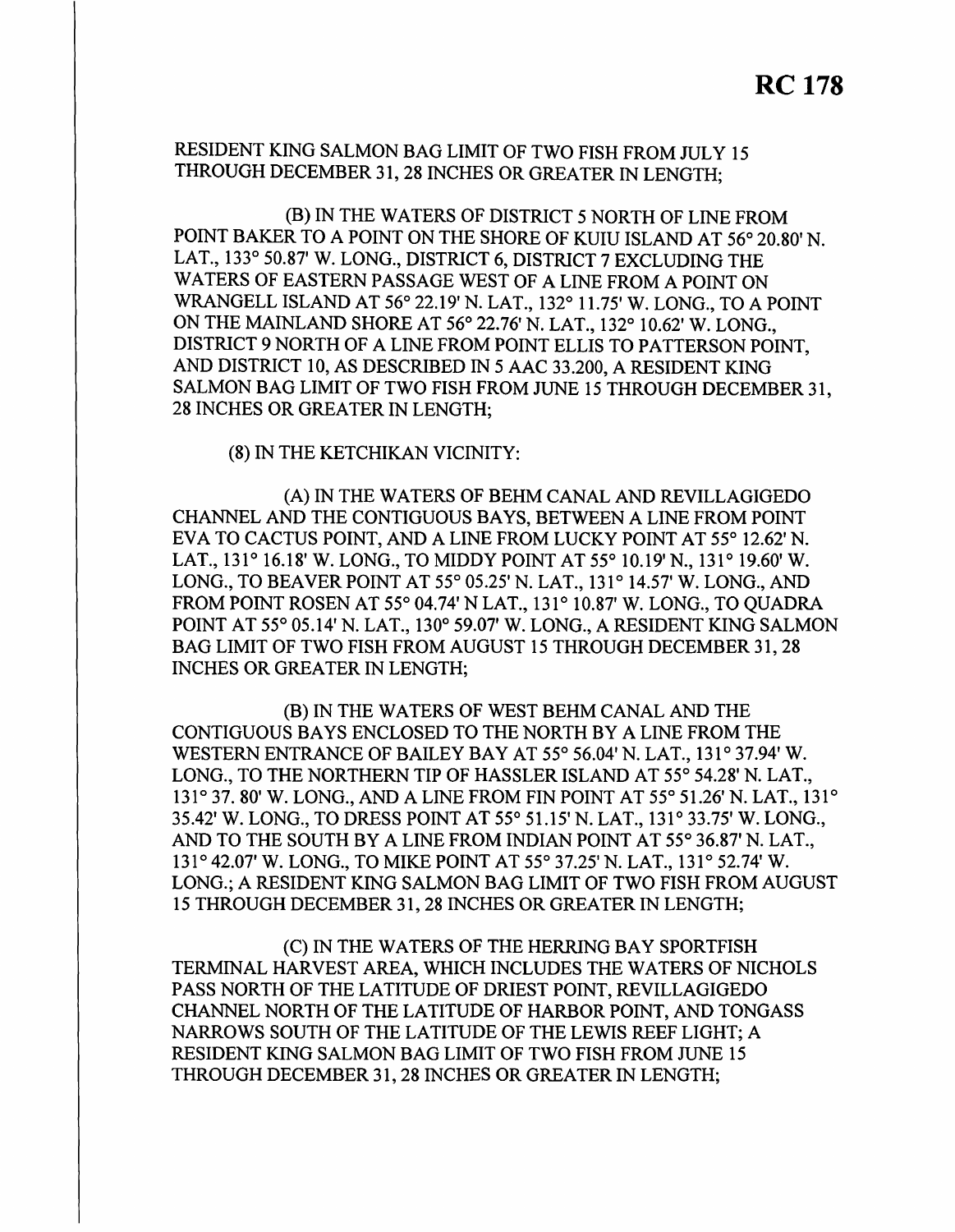(D) IN ALL REMAINING WATERS OF DISTRICT 1 AND 2, AS DESCRIBED IN 5 AAC 33.200, A RESIDENT KING SALMON BAG LIMIT OF TWO FISH 28 INCHES OR GREATER IN LENGTH FROM AUGUST 15 THROUGH DECEMBER 31].

(h) When the Southeast Alaska winter troll fishery CPUE is less than 2.6 and equal to or greater than 2.0, which is equivalent to a king salmon abundance index of less than or equal to 1.0 and greater than or equal to 0.875, the sport fishery harvest limit will be 20,600 treaty king salmon and the commissioner may, by emergency order, implement the following management measures:

(1) a [RESIDENT] bag limit of one king salmon, 28 inches or greater in length;

(2) **from January 1 through June 30, a nonresident annual harvest limit of three king salmon, 28 inches or greater in length; a harvest record under 5 AC 75.006 is required** [A NONRESIDENT BAG LIMIT OF ONE KING SALMON, 28 INCHES OR GREATER IN LENGTH, EXCEPT THAT FROM JULY 1 THROUGH AUGUST 15 NONRESIDENT ANGLERS MAY NOT RETAIN KING SALMON];

(3) from **July 1** [JUNE 16] through December 31, a nonresident total harvest limit of one king salmon, 28 inches or greater in length; any king salmon harvested by a nonresident from January I through **June 30** [June 15] will apply towards the one fish total harvest limit; a harvest record under 5 AAC 75.006 is required[;

(4) FROM JANUARY I THROUGH JUNE 15, A NONRESIDENT TOTAL HARVEST LIMIT OF TWO KING SALMON, 28 INCHES OR GREATER IN LENGTH; A HARVEST RECORD UNDER *5* AAC 75.006 IS REQUIRED;

(5) IF THE DEPARTMENT PROJECTS THAT THE KING SALMON SPORT HARVEST ALLOCATION IS GOING TO BE EXCEEDED, THE DEPARTMENT SHALL, BY EMERGENCY ORDER, ADJUST THE NONRESIDENT SEASONS AND BAG LIMITS SO THAT THERE ARE NO CLOSURES FOR RESIDENTS].

(i) When the Southeast Alaska winter troll fishery CPUE is less than 2.0, which is equivalent to a king salmon abundance index of less than 0.875, the all gear catch limit will be determined by the Pacific Salmon Commission, and the commissioner may, by emergency order, implement the provisions specified in  $(g)$  and  $(h)$  of this section [AND NONRETENTION PERIODS OR OTHER RESTRICTIONS FOR RESIDENT AND NONRESIDENT ANGLERS TO OBTAIN 20 PERCENT OF THE HARVEST REDUCTION FROM RESIDENT ANGLERS AND 80 PERCENT FROM NONRESIDENT ANGLERS].

G) The commissioner may adopt regulations that establish reporting requirements necessary to obtain the information required to implement the management plan under this section.